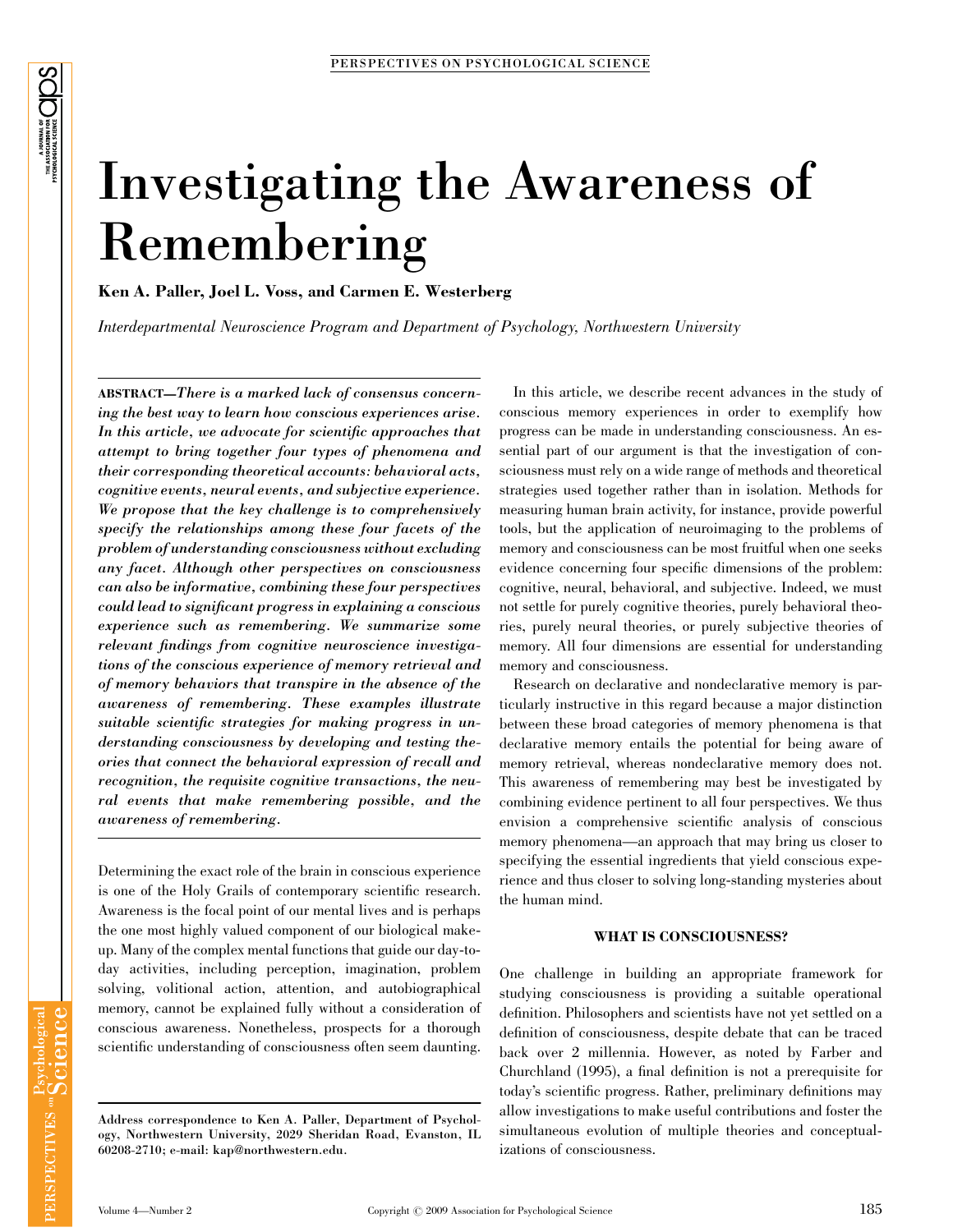The term consciousness can be used in a variety of different ways. In a clinical setting, a person is said to be conscious if they are awake, in the sense of not being in a coma, in a trance, asleep, or under general anesthesia. In this context, consciousness refers to a person's alertness or orientation to time and place. Consciousness can also be more generally likened to the mind, including volition and long-term intentions, such that thoughts can be allied with consciousness in this sense even when they are not currently prominent. For example, a student can have the conscious goal of completing all the requirements for graduation without necessarily being aware of this intention every second of every day. More restrictively, we will adopt a definition pertaining to the subjective experience of a percept, a thought, a memory, an emotion, or some other mental content. In this sense, consciousness (or synonymously, awareness) has been referred to variously as primary memory, the spotlight of attention, the stream of consciousness, the working-memory buffer, or the running span of subjective experience.

This description of the varied uses of the term consciousness follows that given by Zeman (2002). Zeman argues further that the etiology of the word conscious serves as an appropriate metaphor. The English term evolved from the Latin word conscius, meaning, ''knowing with another.'' This phrase conjures up a dialogue between two entities, as in to share knowledge with others or with one's self. Today, we often use the closely related term self-conscious to refer to the instance when one has conceptualized one's own self and its place in the world, and in some languages, a single word is used for both *conscious* and *self*conscious. In one sense, a conscious thought inherently has a primal link to the self, in that a thought entails a thinker, and it belongs to one person rather than another (Dreyfus, 2009), whereas some memory experiences can provide a further, more elaborate sense of self in that they provide a set of autobiographical experiences from the past that have continuity with the present (Tulving, 1983). Interestingly, the Sanskrit word smrti is often translated as *mindfulness*, which is a concept closely related to consciousness in that it pertains to the quality of one's awareness of the present. But  $\frac{s}{t}$  is also translated to mean memory of the past, which has been explained with reference to philosophical accounts portraying close connections between memory and mindfulness (Gyatso, 1992). Indeed, it may be essential for our understanding of memory to coevolve with our understanding of consciousness.

How should we develop a scientific framework for examining subjective awareness? In most circumstances, science relies on the third-person perspective, in which observations are objective and available for verification by multiple observers. Subjective experiences do not easily conform to these notions but they are central to directly determining when and how consciousness is taking place. As others have also pointed out (e.g., Flanagan, 1992; Tulving, 1985), we argue that investigations should not avoid this important source of information, despite the difficulty of verifying reports of subjective experiences

across different individuals. Introspective evidence is essential, in concert with converging cognitive, behavioral, and neural descriptions, for a complete understanding of consciousness.

The opposing alternative is to keep one's distance from introspection. Psychological research has occasionally adopted this approach, as in the strict emphasis on behavioral observations in behaviorism. Today, closing the door on everything but behavioral observations is widely seen as detrimental to the development of suitable theories. Although the exclusionary approach central to behaviorism is uncommon, there are other attempts to exclude certain types of evidence. For instance, Lamme (2006) advocated building theories of consciousness on neural evidence, specifically disallowing introspective evidence. In contrast, some advocates of psychological or cognitive theories argue that neural evidence is unimportant. Others choose to rely only on introspective analyses.

We argue that all of these strategies are bound to come up short because they ignore essential aspects of the problem. Ignoring consciousness, or pretending that it does not exist (cf. James, 1904), is no solution. Indeed, if science is charged with explaining the world, then it would be inconsistent to ignore the first-person perspective because it is a fundamental aspect of our ability to know the world.

Furthermore, the way a person conveys a first-person experience, and the experience itself, may be influenced by many factors, including the person's prior experiences, various cultural and developmental influences, instructions they receive in an experiment, and even their expertise in introspection. In memory research, various methods have been developed to enhance the use of first-person perspectives (Gardiner, 2001; Irish, Lawlor, O'Mara, & Coen, 2008; Mayes, Montaldi, & Migo, 2007; Tulving, 1985), and additional ways to train expertise in recollective introspection are conceivable. Indeed, there are multiple ways of allowing subjective experience into the realm of empirical analysis.

Cross-disciplinary perspectives are thus essential for developing explanations of mental functions. In our conceptualization, several different perspectives can be emphasized to different degrees, but all must be included. Figure 1 illustrates this idea with a pyramid created from four sides, each representing a different aspect of a comprehensive neurocognitive theory of a mental function. All four sides are constructs; they represent components of a theory rather than the observations used to develop the theory. Indeed, cognitive events are not measured directly—they are inferred. Neural events underlying memory are likewise often a few steps removed from the neural observations that we are able to make due to current technological limitations. Indirect evidence can thus be useful for understanding all four components, not just subjective experience.

This approach can be applied to the investigation of the ability to recall a previously experienced episode. Building a theory to explain this ability requires bringing together all four sides of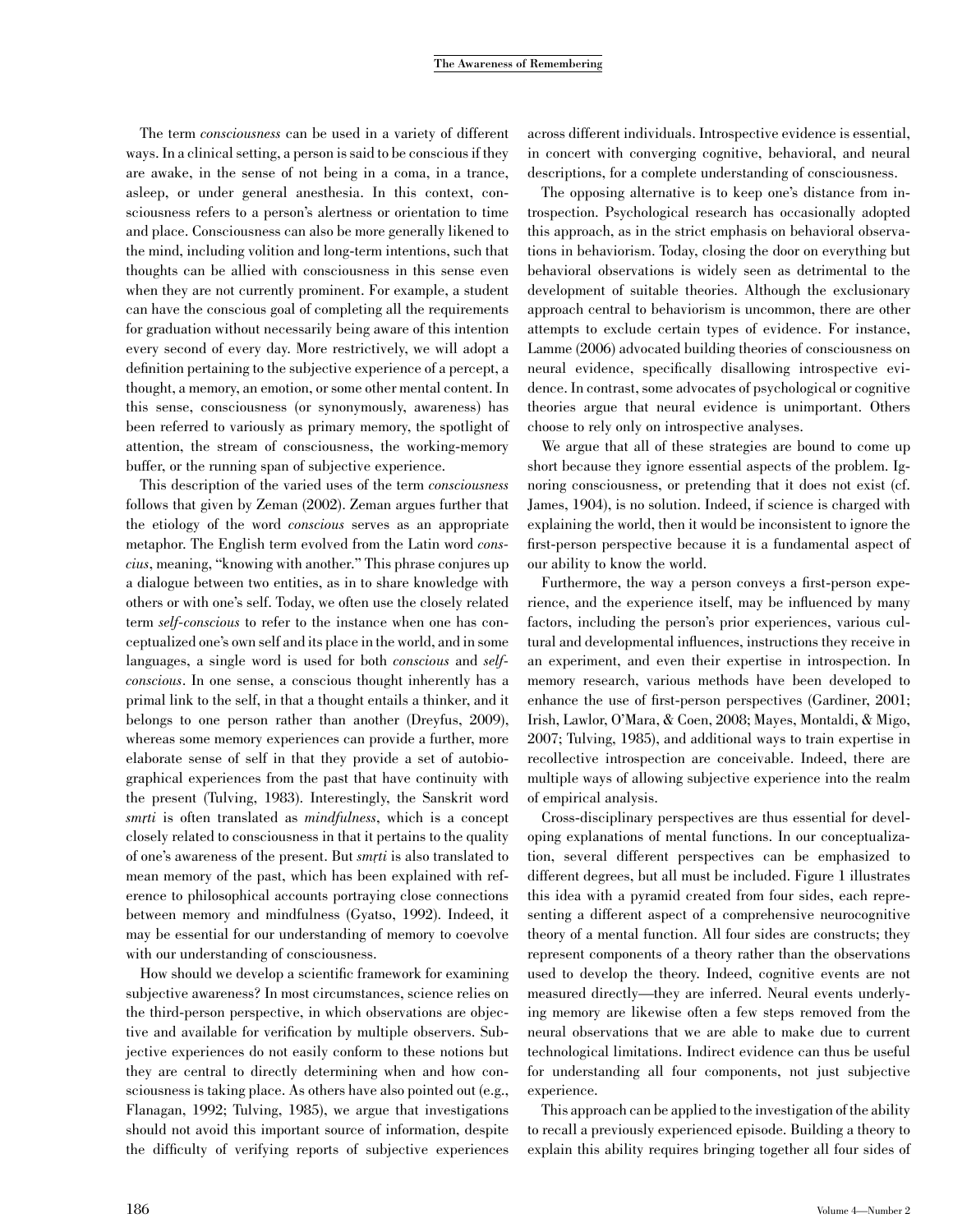

Fig. 1. Scientific inquiry into mental function can be conceptualized using a pyramid metaphor. There are four sides, each corresponding to a different perspective on a mental function. Note that all four sides are constructs and that they represent components of a theory rather than the observations used to develop the theory The pyramid as a whole represents a comprehensive neurocognitive account of the mental function in question, which must include each of these four perspectives along with an explanation of how the four are related to each other.

the pyramid. The entry point for inquiry, in this case, is the behavioral phenomenon—recalling an autobiographical event and recognizing its constituents. Another side represents the neural events responsible for that behavior. The third side represents a description of the cognitive representations and processes that underlie the behavior. And the fourth side represents any subjective experiences that accompany the behavior and that are directly available only to one observer. Although each side has a separate description (sometimes relegated to a separate scientific discipline), a theoretical framework is needed to relate the four perspectives together. In a sense, then, the four sides must be conceived as parts of the same whole.

The pyramid illustration also underscores the idea that a theoretical account entirely restricted to one side is inadequate. Although interesting scientific accounts can undoubtedly be generated from any one of the perspectives, ultimately such accounts are incomplete. Indeed, none of the perspectives are optional. The perspective from subjective experience, in particular, is essential for a full understanding of a mental function like remembering, as it is unquestionably integral to the phenomenon that we wish to explain. Perhaps the most difficult and vital challenge in understanding a mental function is to generate an account of how each of the four perspectives relates to the others, thus cementing the four sides together.

It is important to note that the perspectives represented by two sides of the pyramid can be fundamentally intertwined in many cases. For instance, overt behaviors and the subjective awareness of those behaviors are often highly correlated, and theories of cognitive events are often developed on the basis of inferences made from both behavioral and subjective perspectives. On the other hand, some circumstances bring out intriguing dissociations, such as when behavior and subjective experience are out of sync (e.g., Tulving, 1981; Voss, Baym, & Paller, 2008; Weiskrantz, Barbur, & Sahraie, 1995) or when cognitive theories are not neurally plausible. In any case, we are not claiming that current theories that emphasize one perspective have been formulated in isolation from the other perspectives, or that they cannot be of great use, but rather we stress that further progress will result from the deliberate consideration of interrelationships among all four perspectives.

### CONSCIOUS AND NONCONSCIOUS MEMORY EXPRESSIONS

Memory phenomena are typically subdivided into two broad categories, and although different terms have been used by different investigators, there is a solid consensus that the two categories differ in the degree to which they involve awareness of memory access. Declarative memory refers to the ability to remember prior autobiographical episodes and complex facts as assessed in recall and recognition tests (Squire, 1987). The ability to mentally reinstate facts and events from one's own past allows for the development and stability of a self-identity. These memories serve as a basis for an individual's life story. Other types of memory that do not provide this potential accessibility to conscious reflection are collectively referred to as nondeclarative memory. This large category includes memory phenomena that shape how one behaves in various situations and includes phenomena such as skills, habits, conditioning, and priming. The same basic distinction is carried by the terms explicit memory and implicit memory. The formulation of a border between declarative and nondeclarative memory, arguably one of the most theoretically powerful concepts in the study of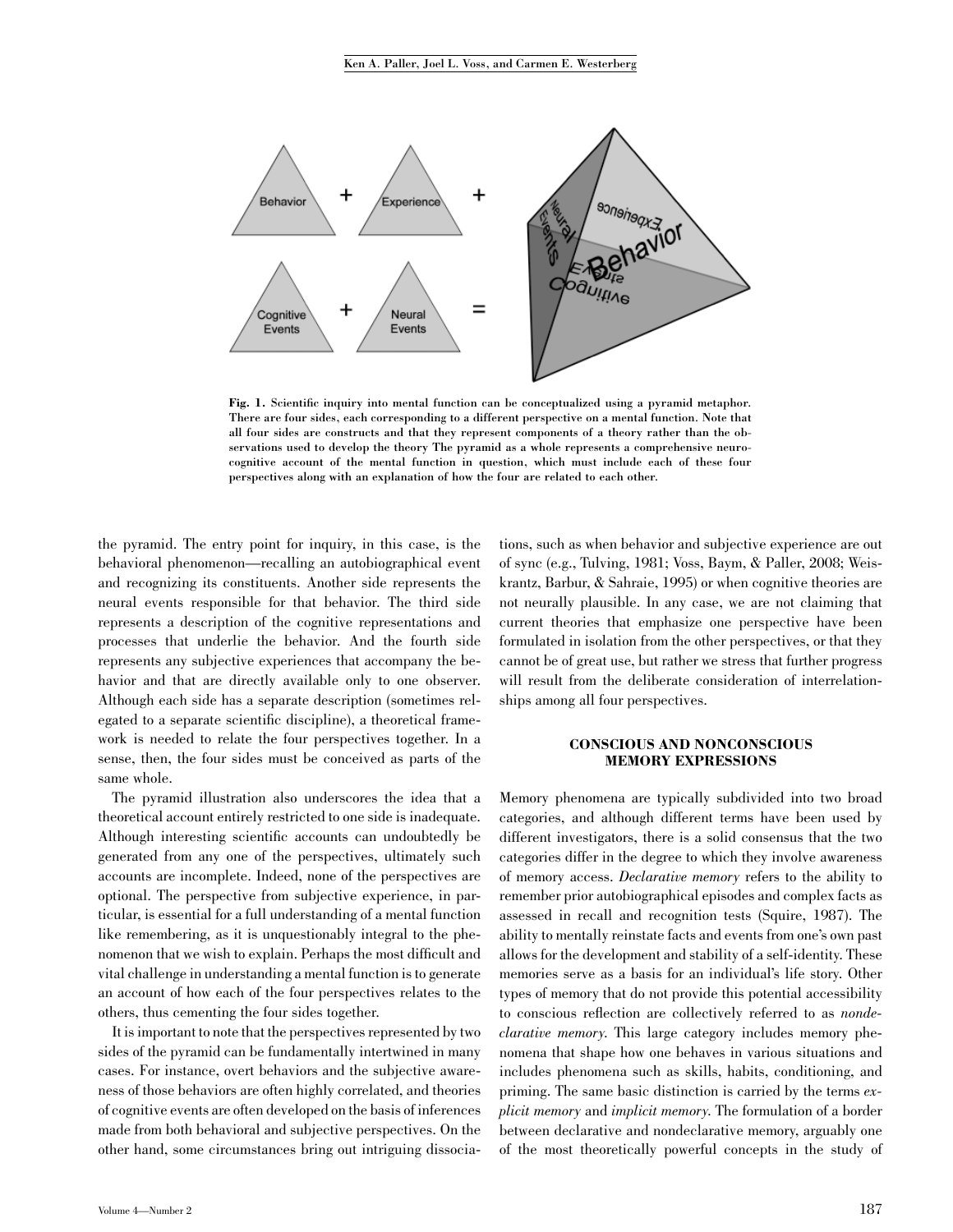memory, serves as a prime example of a consensus developed by merging the four perspectives illustrated by the pyramid. We will now review some of this evidence as a means of highlighting the usefulness of the pyramid metaphor.

When a person expresses memory behaviorally, he or she may also have the conscious experience of remembering, which we denote by the term recollection, following Schacter (1989) and Tulving (1983). Although we define declarative memory as the behavioral recall and recognition of facts and episodes, the perspective from experience highlights one of the most important features of declarative memories. Recollection can also occur in the absence of any behavioral indication of remembering, but research aims are typically most feasible when behavioral measures can be used. Recollection can occur either when memory retrieval is under intentional control or when retrieval is unintentional (i.e., incidental recollection). In contrast, there is no awareness of remembering when nondeclarative memory is expressed unless declarative memory can be concomitantly expressed. Furthermore, these two memory categories have also been dissociated on a neural basis in patients with amnesia, as described below.

In considering the cognitive operations that support the ability to recollect an episode, two major steps are relevant: memory retrieval and metamemorial inference. First, the combination of perceptual features that together make up a personally experienced episode must be retrieved. Successful retrieval depends on several processing stages, including initial encoding, storage, analysis of retrieval cues, control processes that enable strategic encoding and/or retrieval, search strategies, working memory for the results of retrieval, and so on. It is important to note that this typical memory experience includes one's sense of self as an essential part of the retrieved episode, such that the memory experience is autobiographical (Tulving, 1983). Following the retrieval of a declarative memory (either an episode or fact), a further inference might be made. A metamemory judgment, often based on recalling source- or contextspecifying information, is necessary for one to come to the final realization: "I remember ...." This realization is not an essential defining feature of declarative memory; the inference is often not at the focus of attention. However, it would generally be possible to overtly or covertly declare that memory retrieval has occurred. Thus, the conscious experience of remembering goes one step beyond declarative memory retrieval per se, as it includes the concurrent awareness that the information retrieved is the direct result of previous memory storage.

The example above illustrates the complexity of the relationship between subjective experience and other facets of declarative memory. How can we approach the difficulty of integrating subjective experience into an objective scientific account of recollection? By contrast, first consider attempts at eliminative reductionism, which might focus all inquiry on the neural events that support behavioral memory phenomena, such that subjective experience itself would ultimately be excluded (cf., Churchland, 1995). Accounting for awareness with reference only to the other perspectives is inconceivable as a suitable outcome because the subjective experience should be explained, not simply removed from the analysis. Whereas a theoretical account of cognitive and neural events could conceivably function to explain how a declarative memory is retrieved, subjective experience cannot be disregarded if one is to fully understand remembering a declarative memory.

There are several possible starting points for researchers attempting to achieve a scientific understanding of the relationship between behavioral, neural, cognitive and subjective aspects of recollection. One might seek to determine the function of a particular brain region, for example. An equally valid strategy, emphasized here, would be to start with behavior. Behavioral manifestations of recall and recognition can be quantified from performance accuracy on declarative memory tests. Evidence on neural correlates of declarative memory can be gathered using neuroimaging techniques such as functional magnetic resonance imaging (fMRI), electroencephalography (EEG), magnetoencephalography, and so on, and using correlations between brain dysfunction and memory deficits. With the combination of behavioral and neural observations, we can advance ideas about cognitive structures and processes that describe relevant information processing steps. We can then attempt to link the subjective experience of remembering with the cognitive and neural accounts of memory processing and the behavioral signs of memory retrieval. In this way, we can also attempt to account for other types of memory and thus begin to see from each perspective what makes declarative memory distinctive.

# CONTRASTING RECOLLECTION WITH OTHER MEMORY EXPRESSIONS

Neuropsychological investigations have provided useful insights into the different types of memory humans can exhibit. Although declarative memory is impaired in individuals with amnesia due to circumscribed damage to the hippocampus and surrounding cortex, other types of memory are preserved in these individuals (Gabrieli, 1998; Moscovitch, 2000; Schacter, 1987, 1996; Squire, 1987). A classic example of preserved nondeclarative memory in amnesia is Claparede`'s hidden-pin story (Claparedè, 1911/1951; Kihlstrom, 1995). The neurologist Claparede` extended his hand to greet an amnesic patient, but the patient withdrew and refused to shake hands. At their previous meeting, Claparede` had secretly placed a pin in his hand just before the handshake, pricking the patient and causing discomfort. Although the patient could not recollect this previous event, she did exhibit some memory for the meeting that influenced her behavior in an implicit way.

Within declarative memory, a distinction has been made between recollection and familiarity. Familiarity involves an implied (if not overt) acknowledgment that an event has been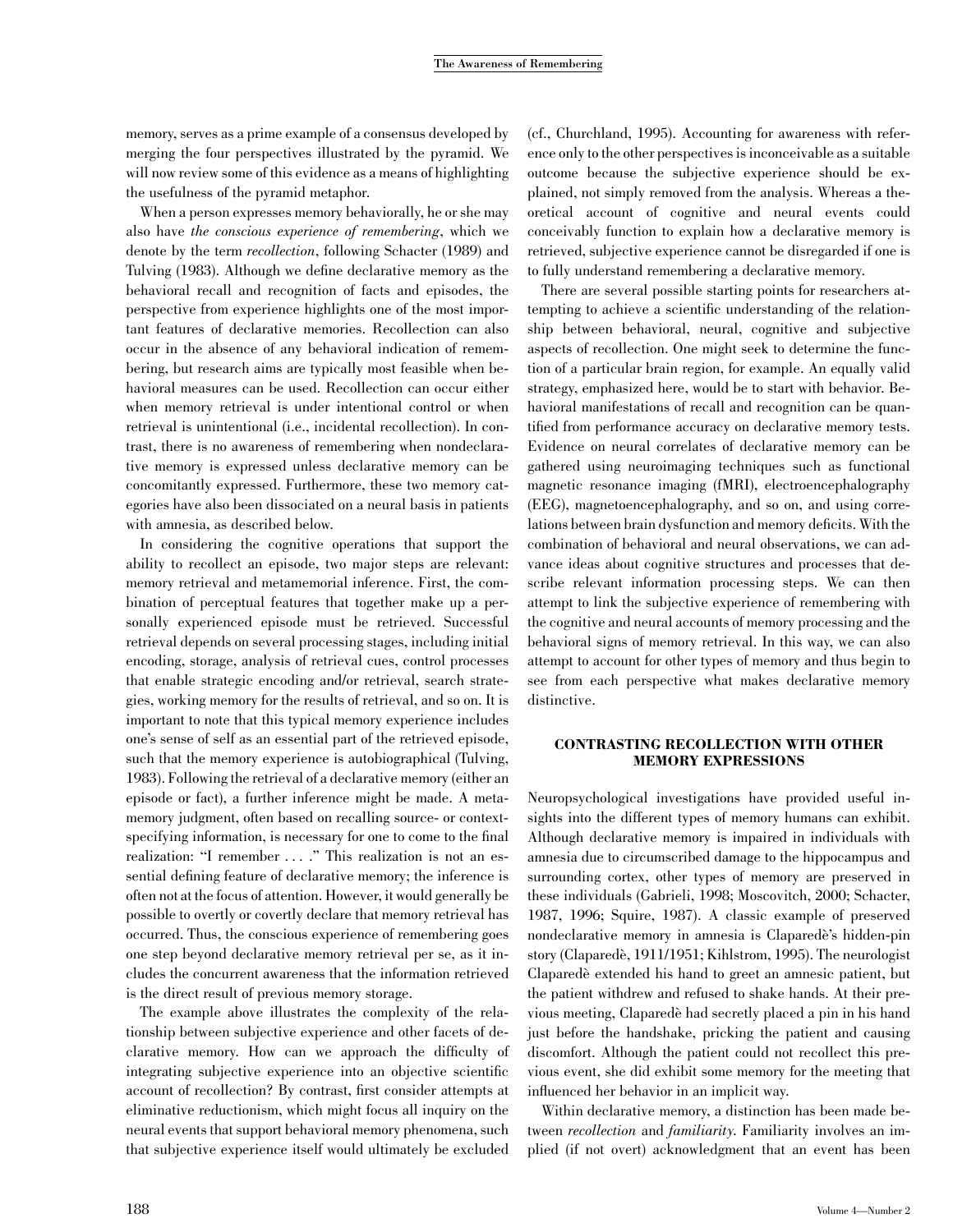

Fig. 2. Theoretical features of declarative memory and of one type of nondeclarative memory (other examples of nondeclarative memory may differ substantially from perceptual priming). Each conceptualization includes behavioral, neural, cognitive, and subjective perspectives.

experienced before, but unlike recollection, familiarity does not include retrieval of contextual details of the initial learning episode or other source-specifying information. Rather, the current situation or stimulus seems familiar without specific knowledge of why it is familiar. A wealth of behavioral studies support the existence of these two distinct forms of declarative memory (see Yonelinas, 2002, for review), and neuropsychological evidence suggests that recollection and familiarity may to some extent be neurally dissociable (Anderson et al., 2008; Baddeley, Vargha-Khadem, & Mishkin, 2001; Bowles et al., 2007; Holdstock et al., 2002; Westerberg et al., 2006). The earlier definition of recollection discussed above (awareness of remembering) is nearly the same as the definition of recollection within the recollection–familiarity framework, except that, in the latter case, awareness must concern specific aspects of a prior episode beyond awareness of memory retrieval per se. There are thus two aspects to the formal meaning of ''awareness of remembering'': (a) awareness that memory retrieval has occurred and (b) retrieval of specific memory features such as spatiotemporal context that identify a prior learning episode. The second will not occur without the first; a pure familiarity experience, however, would entail the first without the second.

Neuroimaging provides another way to contrast recollection with other memory phenomena without necessarily relying on neurological patients with memory impairments. Recent investigations have probed how recollection differs from implicit category learning (Reber, Gitelman, Parrish, & Mesulam, 2003), from cognitive skill learning (Poldrack, Desmond, Glover, & Gabrieli, 1998), from visual search facilitation (Greene, Gross, Elsinger, & Rao, 2007), and so on.

Although there is a large literature on such memory distinctions, here we will focus on studies that examined differences between recollection and priming—a type of nondeclarative memory wherein processing of a stimulus is facilitated due to prior experience with that same stimulus or a related stimulus. First, it is important to consider the theoretical constructs that have been developed thus far concerning these two types of memory.

Figure 2 outlines the chief features in a theoretical conceptualization of declarative memory. Declarative memory is exhibited through the recall and recognition of facts and events. Neural characterizations typically appeal to neocortical networks that become linked together via cross-cortical storage mechanisms initiated by the hippocampus (e.g., Paller, 1997, 2002). Models based on both cognitive and neural foundations often describe declarative memories as composed of information fragments that are linked together by virtue of encoding processes that yield relational representations (e.g., Eichenbaum & Cohen, 2001; Shimamura, 2002). As discussed above, the retrieval of a declarative memory is often accompanied by the awareness of memory retrieval.

Figure 2 also describes perceptual priming, a type of nondeclarative memory that is exhibited through speeded or more accurate responses to a stimulus due to prior experience with that stimulus or a perceptually similar stimulus, and is based on facilitated processing of perceptual characteristics of the stimulus. Relevant neural plasticity may be confined to isolated neocortical zones responsible for distinct perceptual functions (Paller, 1997; Schacter & Buckner, 1998). At a cognitive level, these changes may be defined as perceptual learning or perceptual fluency (e.g., Wiggs & Martin, 1998).

Within the broad categories of declarative and nondeclarative memory, there are multiple memory phenomena that can be described fundamentally in terms of their behavioral expressions and the circumstances in which these behaviors are exhibited. In declarative memory, a recollective report evidences remembering a fact or episode with sufficient detail to recall the source of the memory. Familiarity in its purest form is demonstrated when a fact or episode is recognized without any knowledge of the source of the memory (Mandler, 1980). Within nondeclarative memory, perceptual priming is exhibited by facilitated perceptual processing leading to a behavioral outcome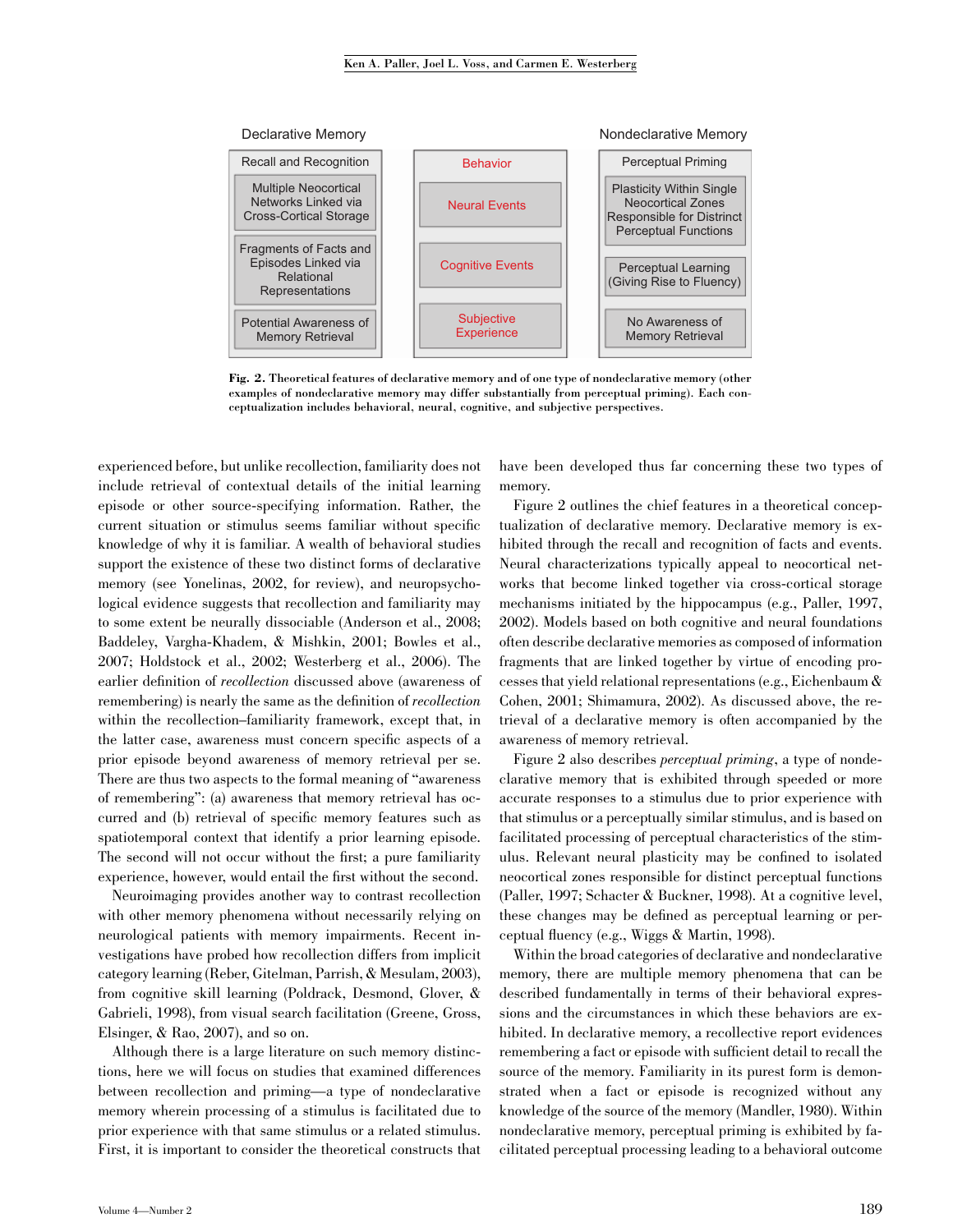without any necessary awareness of the relation between the facilitation and prior learning. Similarly, conceptual priming is exhibited by facilitated conceptual processing leading to a behavioral outcome without any necessary awareness of the relation between the facilitation and prior learning.

According to this taxonomy, familiarity and priming clearly lie on different sides of the declarative–nondeclarative distinction. There is widespread agreement that familiarity and priming are behaviorally distinct phenomena, but there is continuing controversy over the extent to which they share common neural and cognitive mechanisms. Indeed, it has been suggested that familiarity and conceptual priming are behavioral manifestations of the same underlying processes (Whittlesea, 1993; Wolk et al., 2004, 2005; Yonelinas, 2002). Such speculations are of great importance because they strike at the heart of the border between declarative and nondeclarative memory and have implications for understanding what is unique about memories accompanied by subjective awareness. Is this border permeable, or is there a sense in which its whole construction is misguided? We argue that additional neural evidence may be useful, and perhaps necessary, to sort out a way to conceptualize the border areas of the declarative–nondeclarative distinction and to precisely classify the memory phenomena on either side.

### ISOLATING NEURAL CORRELATES OF **RECOLLECTION**

It is important to build up a neural perspective on recollection to complement the cognitive, behavioral, and phenomenological descriptions. Toward this end, neural correlates of recollection have been extensively studied using event-related potentials (ERPs), which are time-locked signals extracted from EEG recordings usually made from various scalp locations. In the ERP literature, the most consistently reported finding during recognition is that positive potentials to old items are greater than those to new items from approximately 400–800 ms. These socalled ''old–new ERP effects'' are typically evident at many scalp locations and often show a maximal difference over midline or left parietal locations. The amplitude of these differences generally increases with increasing memory strength, as evidenced by behavioral indices such as recognition confidence. Potentials elicited by recognized items (hits) tend to be larger than those elicited by old items that are forgotten (misses) or those elicited by new items that are correctly identified (correct rejections).

Early investigations of these old–new ERP effects endorsed a variety of hypotheses concerning their functional significance, including associations with memory strength (Johnson, Pfefferbaum, & Kopell, 1985), relative familiarity (Rugg, 1990), contextual retrieval (Smith & Halgren, 1989), and processes that do not contribute to recognition judgments (Rugg & Nagy, 1989). There was thus a distinct lack of consensus about the meaning of these old–new ERPs. Nonetheless, many researchers (e.g.,

Halgren & Smith, 1987) speculated that the effects reflected a modulation of two previously characterized ERP components, namely, an N400 component, which is typically thought to reflect semantic processing (Kutas & Federmeier, 2000), followed by a subsequent late positive complex, (LPC) which is frequently associated with processing of unusual or unpredictable stimuli and may reflect multiple overlapping components (Linden, 2005). Although current views include an analogous two-part separation between early and late potentials and, sometimes other ERP components, it is unclear whether old–new ERP effects correspond precisely to the same N400 and LPC potentials that have been observed in other experimental contexts.

One investigation that convincingly associated ERPs with recollection utilized a levels-of-processing manipulation at study (Paller & Kutas, 1992). Behavioral results showed that this manipulation influenced recall and recognition performance, in that memory accuracy was superior following semantic encoding that required visual imagery ("deep" encoding) compared with memory accuracy following encoding that focused attention on letter information (''shallow'' encoding). In contrast, equivalent priming for words from both encoding tasks was observed on an implicit memory test (perceptual identification with briefly flashed visual words followed by masking stimuli). ERPs recorded during the implicit memory test were compared across the two encoding conditions, and corresponding differences were interpreted as ERP correlates of recollection. The primary difference began at a latency of 500 ms and was only present for words that were successfully identified in the test phase. Unlike typical old–new ERP effects, this effect could not be attributed to differences in perceptual priming because perceptual priming was equivalent for the two encoding conditions (conceptual priming was not measured but is considered later in this article). Furthermore, postexperiment debriefing indicated that subjects noticed previously encoded words during the word-identification test, even though this was irrelevant to their task. In other words, subjects taking the word-identification test were cognizant of seeing words from the prior context of the study phase earlier in the experiment. The authors thus inferred that incidental recollection took place during the test phase, particularly when word meaning had been encoded deeply, and that late positive ERPs were sensitive to the differential processing associated with recollection.

Subsequent studies using the same design strategy have substantiated the association between ERPs and recollection and have extended the results to the use of other encoding tasks and memory tests (Paller, Kutas, & McIsaac, 1995), stimulus modalities (Gonsalves & Paller, 2000), and stimulus classes (e.g., faces; Paller, Bozic, Ranganath, Grabowecky, & Yamada, 1999; see Fig. 3 of this article). Other studies using quite different designs have also reported late positive ERPs at posterior scalp locations related to recollection. For example, in remember–know paradigms in which remember responses are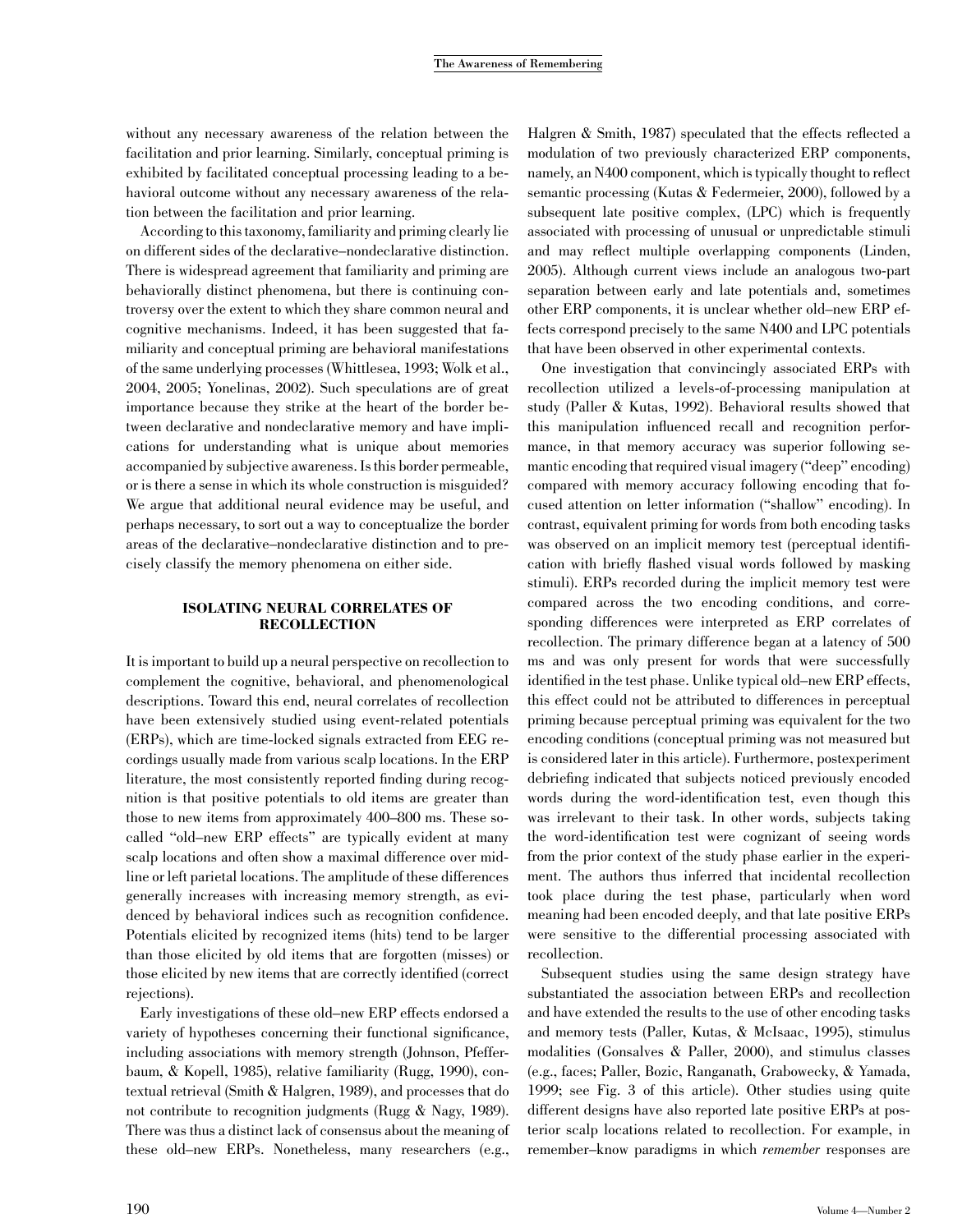

Fig. 3. Neural correlates of conscious recollection. Subjects encoded faces either with the intention to remember them (remember faces) or to forget them (forget faces). Each remember face was accompanied by a short biographical vignette. Later, subjects were highly accurate at recalling this information when cued by the corresponding face, indicating that these procedures promoted strong recollection. Event-related potentials (ERPs) were recorded during a test phase in which subjects detected occasional target faces in addition to having the opportunity to rehearse their memories for the remember faces and associated information, as they were alerted that a recognition test would be given afterwards. Indeed, recognition was superior for remember compared to forget faces, whereas perceptual priming did not differ between the two conditions. ERPs for the three conditions of the test phase are shown on the left, plotted as amplitudes (positive up) over time (-100 ms to 900 ms, where 0 ms is stimulus onset). These ERPs were recorded from the midline parietal scalp location, referenced to average mastoids. ERPs from all recording locations were measured over consecutive 100-ms intervals to create progressive topographic maps for the differences between ERPs to remember faces and ERPs to forget faces, as shown on the right. Each map represents the head as if viewed from above, with different potential amplitudes indicated by the color scale. Whereas ERP differences were minimal in the first few hundred ms, subsequent potentials had larger positive amplitudes for remember faces than for forget faces. These late positive potentials were thus taken to index recollective processing uncontaminated by perceptual priming. Data are from Paller et al. (1999).

thought to reflect recollection and know responses are thought to reflect familiarity, larger late positive ERPs have been consistently associated with remember responses (e.g., Curran, 2004; Düzel, Yonelinas, Mangun, Heinze, & Tulving, 1997; Smith, 1993). Similarly, correct source judgments, which presumably require recollection, elicit larger late positive ERPs than do incorrect source judgments (Senkfor & Van Petten, 1998; Trott, Friedman, Ritter, Fabiani, & Snodgrass, 1999; Wilding & Rugg, 1996). These ERPs can thus be taken as signals of the successful retrieval of episodic memories linked with conscious remembering (for reviews, see Friedman & Johnson, 2000; Voss & Paller, 2008).

Results from memory-disordered patients have also confirmed associations between successful episodic retrieval and late positive ERPs. Amnesic patients exhibit impaired conscious recognition as well as reduced or absent late positive amplitudes (Olichney et al., 2006, 2008, 2000). In addition, administration of benzodiazepine drugs to healthy subjects prior to encoding creates a temporary state of amnesia such that both subsequent recollection and concomitant late positive potentials are severely disrupted (e.g., Curran, DeBuse, Woroch, & Hirshman, 2006). Taken together, evidence from a variety of experimental paradigms converges on the conclusion that recollective expressions of memory reliably occur with a particular ERP signature (see Fig. 3).

### NEURAL COMPARISONS BETWEEN RECOLLECTION AND PERCEPTUAL PRIMING

Neural perspectives on recollection can be valuable for augmenting our understanding of recollection and for delineating how recollection differs from nonconscious forms of memory. In either case, it is essential that these neural measures accurately reflect the memory phenomena in question. This has been a pervasive problem in the field because multiple memory processes can be operative at the same time. For example, automatic processing that supports perceptual and conceptual priming may occur during recognition tests, even if behavioral measures of priming are not obtained, and this processing can potentially be reflected in neural measures interpreted as neural markers of recognition (Paller, Voss, & Boehm, 2007). In the prior section, we considered ways to obtain neural correlates of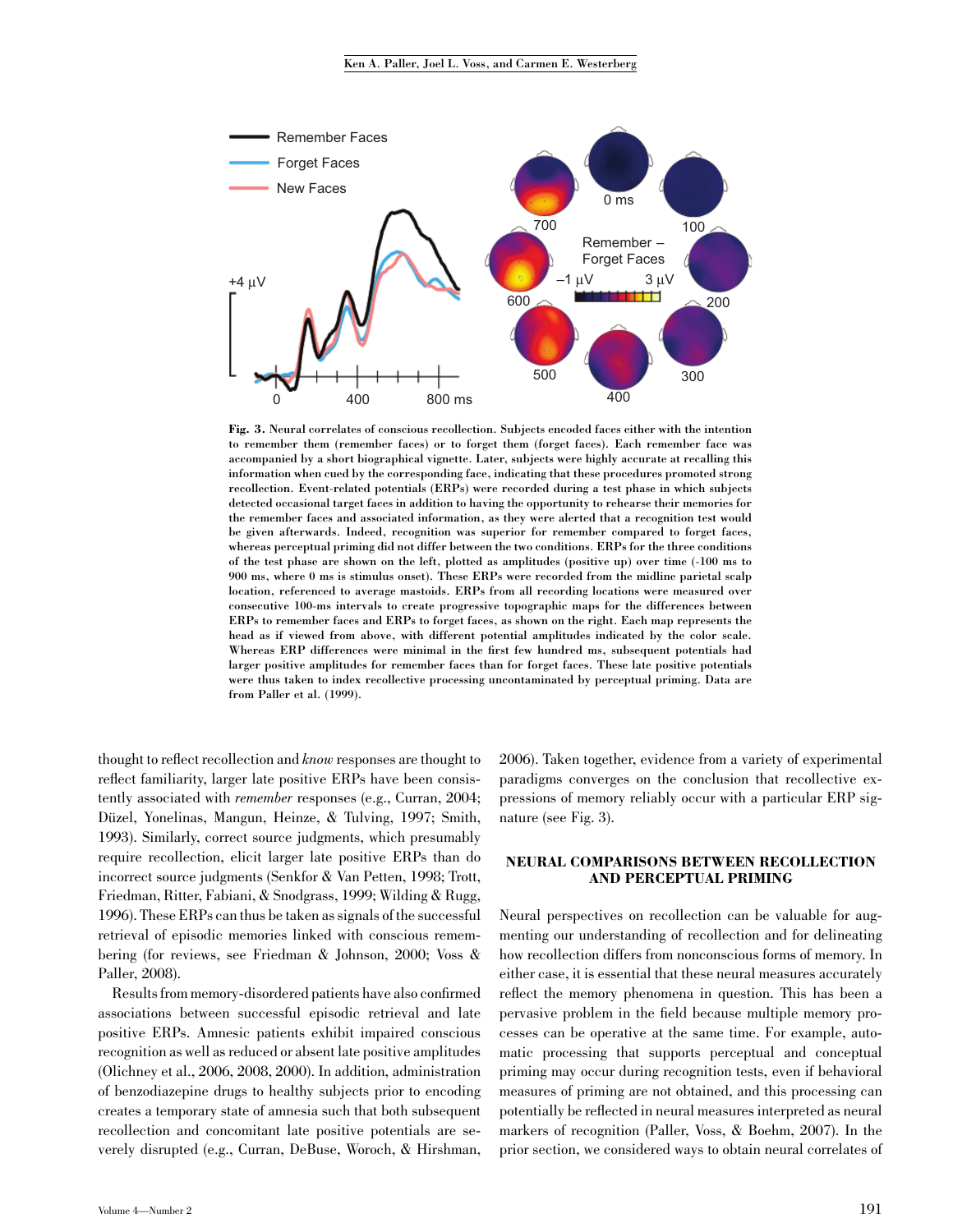

Fig. 4. Neural correlates of recollection and perceptual priming with faces. A: Event-related potential (ERP) differences between remembered faces and new faces. Differences were averaged over consecutive 100-ms intervals starting at the latency indicated underneath each topographic map (same format as in Fig. 3). The inference that this contrast concerns recollection was further supported by similarities to the results from earlier analyses of face recollection (e.g., Paller et al., 1999; see Fig. 3 of this article) as well as by subsequent ERP contrasts directly comparing recollection and familiarity using a variation of a remember–know paradigm with faces (Yovel & Paller, 2004). B: ERP differences between primed-but-not-remembered faces and new faces. Note that light colors in the color scale indicate positive differences in A and negative differences in B. Figure adapted from Paller et al. (2003).

recollection while minimizing possible contamination from priming. We emphasized contamination from perceptual priming, and we will consider conceptual priming in the following section.

Likewise, the possibility of contamination must also be considered when the research focus is on implicit memory. Experiments undertaken to isolate neural correlates of priming must allocate proper attention to possible contamination from declarative memory. Such contamination is problematic in many priming tests because of the tendency for subjects to recognize repeated stimuli or recall prior episodes while also following instructions for the priming test.

To isolate ERP correlates of perceptual priming, Paller, Hutson, Miller, and Boehm (2003) used a paradigm in which faces were minimally encoded such that perceptual priming occurred in the absence of recognition. Subjects viewed each face for 100 ms at a central location while one of two subtly different yellow crosses was simultaneously and unpredictably shown in one of four quadrants  $1.8^{\circ}$  from fixation. While maintaining central fixation, subjects attempted to identify which one of the two yellow crosses was present, and further stimulus processing was disrupted via backward masking.

Yes–no recognition memory for these minimally processed faces, tested subsequently, was not significantly better than chance, and forced-choice recognition was only slightly above chance. Reliable perceptual priming for these faces, however, was observed on two implicit memory tests. Therefore, ERPs elicited by these faces could conceivably reflect neural events responsible for perceptual priming, whereas contributions from recognition processes would be negligible (the number of faces endorsed as old was virtually the same for these faces and for new faces). A high level of recognition was found for another condition in the same experiment with faces presented at study for a longer duration and without disruptive parafoveal visual discriminations or backward masking. When these faces appeared in the test phase, they elicited typical ERP signatures of conscious memory, which could be directly compared with ERPs associated with perceptual priming (see Fig. 4). Neural correlates of recognition included late positive potentials that closely resembled potentials associated with face-cued recollection in other experiments (Paller et al., 1999; Yovel & Paller, 2004), whereas perceptual priming was associated with a relative ERP negativity over anterior sites from approximately 200–400 ms after face onset. These results indicate that spatiotemporally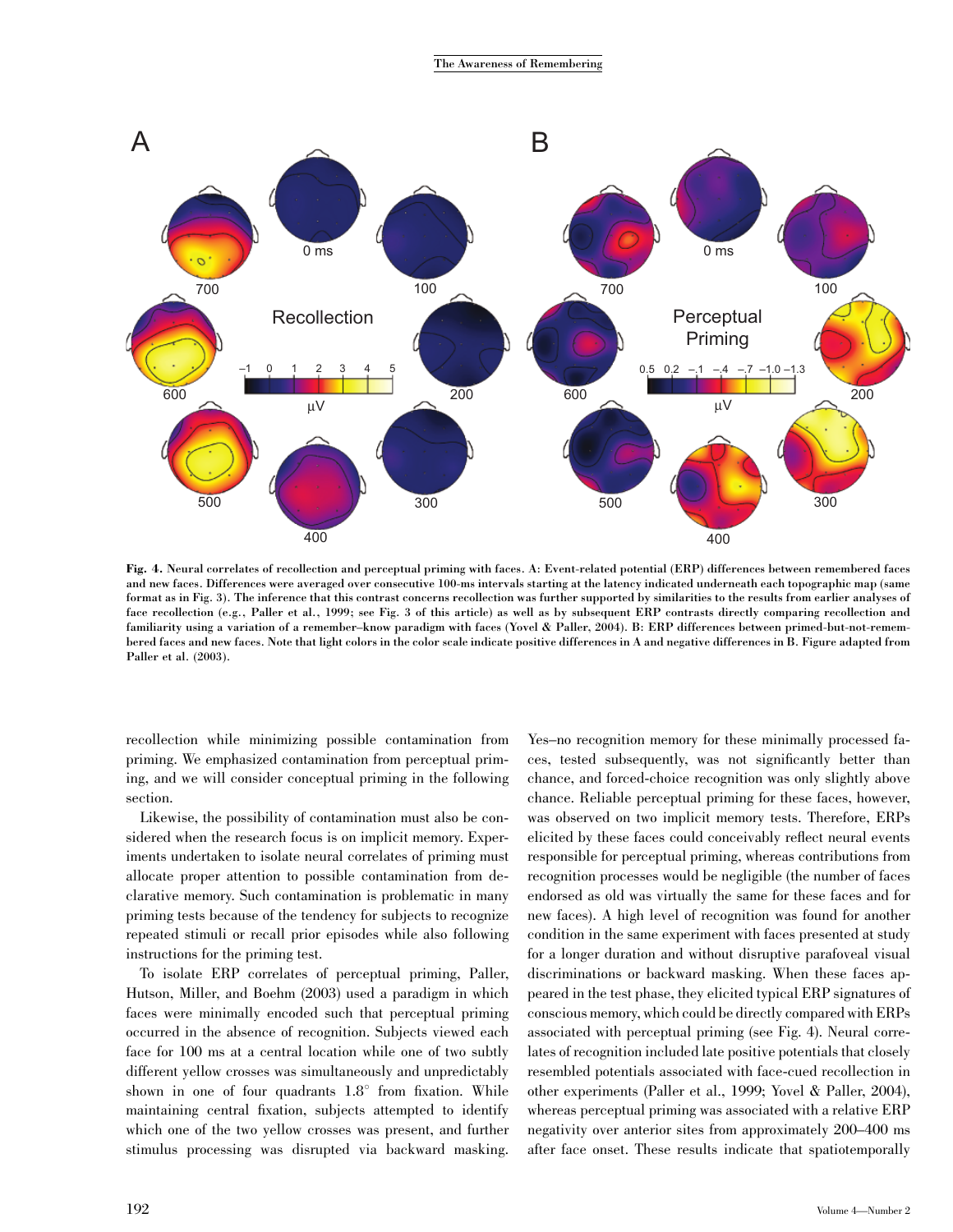distinct ERPs of opposite polarities are associated with conscious remembering and perceptual priming. Notably, ERP correlates of perceptual priming did not resemble reducedamplitude versions of ERP correlates of recollection, providing further validation of the procedures. This pattern of results was replicated in a second experiment in which ERP recordings were made during an implicit memory test such that priming was concurrently observed (Paller et al., 2003, Experiment 2). Such findings complement neuroanatomical dissociations in amnesic patients and are consistent with the hypothesis that implicit access to memory is supported by neural processing that is qualitatively distinct from that supporting conscious access to memory.

Another way to examine possible neural distinctions between recollection and perceptual priming is to consider test-phase ERPs to studied items that subjects fail to recognize, because these ERPs could reflect implicit memory in the absence of recollection. In one study, recognized test items elicited late positive ERPs (similar to those described in the prior section as ERP correlates of recollection), whereas all studied test items (including both recognized and unrecognized items) elicited earlier positive ERPs (300–500 ms), and the spatial distribution of these effects was more posterior for unrecognized items than for recognized items. The latter results were interpreted as showing distinct neural correlates of priming (Rugg et al., 1998). However, results from investigations measuring ERPs to unrecognized items without a behavioral index of priming may be misleading; further evidence is needed to determine whether these ERPs are reliably associated with priming. For example, qualitative differences have been found between ERPs to items associated with priming measured during a priming task and ERPs to unrecognized items during a recognition task (Van Petten & Senkfor, 1996). Methods that make use of concomitant behavioral indices of priming are thus essential for substantiating putative neural markers of priming.

Differences between declarative and nondeclarative memory have also been examined by contrasting neural correlates of encoding associated with subsequent recollection and subsequent perceptual priming. Schott, Richardson-Klavehn, Heinze, and Düzel (2002) accomplished this by using deep and shallow encoding conditions, followed by a two-stage memory test. First, three-letter word stems were presented in an explicit memory test (cued recall), but subjects were encouraged to guess if they could not remember a studied word so that priming might also occur. After each stem was completed, subjects indicated using strict criteria whether they recognized the word from the encoding phase. Encoding trials were categorized as showing priming if the subject produced the word at the completion stage but failed to endorse it as an old word (i.e., primingwithout-recognition). Trials were categorized as remembered when the correct response was made at both stages and categorized as forgotten if the response was not produced at the completion stage. This method provides behavioral indications

of both explicit retrieval and priming and is thus preferable to methods that merely assume that priming transpires for all repeated stimuli. Subsequent-memory analyses revealed an electrophysiological difference based on subsequent memory  $(Dm)$ , as assessed in the stem-completion priming test, that took the form of a relative ERP negativity over central and frontocentral locations approximately 200–400 ms after word onset. Furthermore, Dm for priming was distinct from ERP differences for both deep and shallow encoding as well as from Dm for recognition, which both included relative positive potentials at later intervals with different topographies. Collectively, these results (along with those from a follow-up study using fMRI; Schott et al., 2006) constitute important early steps in characterizing how the neural events of memory formation differ for declarative memory versus perceptual priming.

# CONSCIOUS FAMILIARITY AND NONCONSCIOUS CONCEPTUAL PRIMING

Another form of priming known as conceptual priming can occur whenever concepts are repeatedly experienced. Note that the same concept can be engendered by perceptually identical or perceptually different stimuli. Behavioral measures of conceptual priming are similar to those of perceptual priming in that they can be produced in the absence of awareness of memory retrieval and typically take the form of faster or more accurate responses to certain stimuli. These altered behavioral responses are thought to reflect facilitated processing of stimulus meaning, beyond processing of the basic physical features of a stimulus. Although the functional implications of conceptual priming are unclear, we speculate that this type of priming is allied with short-term mnemonic operations that are preserved in amnesic patients, as in their normal language comprehension.

Because the neural processing that supports conceptual priming can occur whenever concepts are repeated, regardless of whether a behavioral test of conceptual priming is provided, it is possible that neural activity associated with conceptual priming occurs incidentally during tests of recognition memory for meaningful stimuli (Paller et al., 2007). A widely cited hypothesis is that frontal N400 potentials at retrieval index the form of declarative memory referred to as familiarity (Curran, Tepe, & Piatt, 2006; Rugg & Curran, 2007). However, similar potentials are intact in amnesic patients (Olichney et al., 2000), raising the possibility that these potentials do not reflect declarative memory but instead reflect a form of memory that is not disrupted in amnesia. Olichney and colleagues (2000) proposed that preserved conceptual priming in amnesic patients could be reflected by these preserved ERP differences. Indeed, the extant literature is consistent with the possibility that frontal N400 potentials do not index familiarity but instead reflect conceptual priming that occurs concurrently with explicit memory (Paller et al., 2007). N400 potentials are commonly observed during the processing of semantic information, and in some cases they have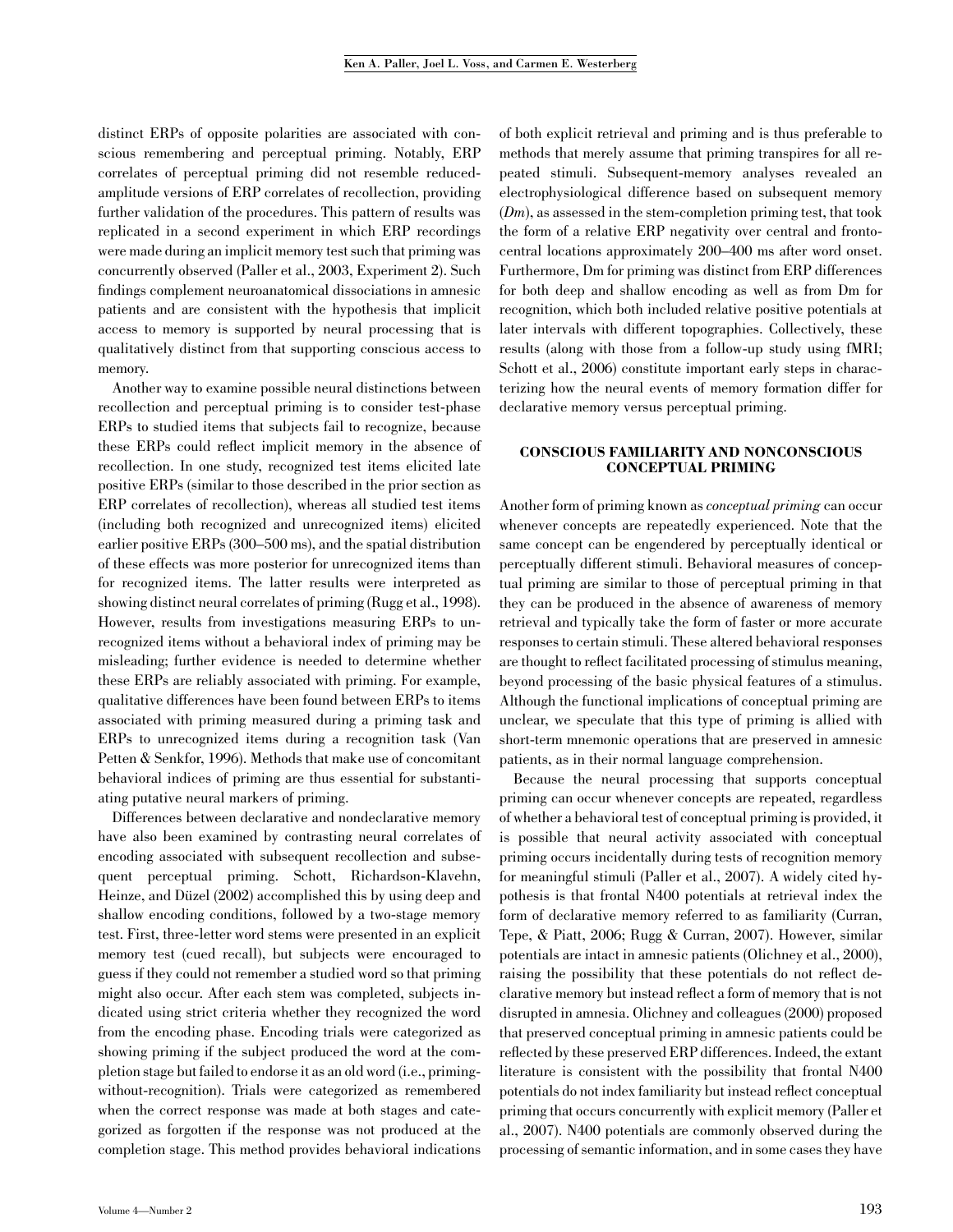been linked to long-term memory (Kutas & Federmeier, 2000). However, N400 potentials vary considerably in their topographic distribution as a function of experimental variables, and so the relationship between N400 and the frontal N400 potentials observed in recognition experiments is not yet clear.

In a recent study that directly examined whether frontal N400 potentials may indeed reflect conceptual priming rather than familiarity, celebrity faces were used to elicit neural correlates of conceptual priming and explicit memory (Voss & Paller, 2006). Conceptual priming was manipulated by presenting associated biographical information in conjunction with half of the celebrity faces. Later, electrophysiological recordings were obtained while subjects rapidly discriminated celebrity faces from other faces. Evidence for conceptual priming consisted of faster and more accurate responses to the faces previously presented with biographical information than to the other celebrity faces, even though all the celebrity faces had been viewed an equivalent number of times. ERPs during the famous– nonfamous discrimination test were characterized as a function of conceptual priming and also as a function of explicit memory ratings obtained in a final phase of the experiment. Conceptual priming was strongly associated with frontal N400 potentials, both by virtue of the specific contrast for priming provided by the experimental design and by cross-subject correlations between priming magnitude and ERP amplitudes (see Fig. 5). In contrast, explicit memory again was linked with late positive potentials at posterior locations. Note that explicit memory ratings for famous faces did not necessarily elicit the same memory processes as would traditional recognition tests of episodic familiarity for a study-phase episode, although both memory contrasts were used in a second study and both were associated with right parietal fMRI activations (Voss, Reber, Mesulam, Parrish, & Paller, 2007). Furthermore, conceptual priming was associated with repetition suppression effects in the left inferior prefrontal cortex. Neural dissociations between the two types of memory were thus demonstrated with both ERP and fMRI methods.

A subsequent set of studies sought to determine if FN400 correlates of conceptual priming can be identified during recognition testing (Voss & Paller, 2007; Voss, Schendan, & Paller, 2009). For these studies, abstract line drawings (squiggles) were used in priming and recognition tests. Although these stimuli were not intended to represent common objects or entities, some of them were nonetheless meaningful to subjects. Evidence for conceptual priming was identified only for squiggles that an individual found to be relatively high in meaning, whereas perceptual priming did not vary according to perceived meaningfulness. Moreover, the magnitude of conceptual priming for meaningful squiggles was systematically related to the magnitude of FN400 potentials. During recognition, familiarity-based responding was associated with FN400 potentials only for the meaningful squiggles. Later-onset positive potentials with a posterior distribution were associated with familiarity-based recognition irrespective of meaningfulness. Thus, conceptual implicit memory was associated with FN400 potentials during a conceptual priming test and also during a recognition test, indicating that neuroimaging measures collected during recognition tests can reflect concomitant conceptual implicit memory processing.

These results have implications for a number of important issues. First, they attest to the likelihood that neural activity related to conceptual implicit memory has contributed to neural activity previously measured during declarative memory tasks using multiple neuroimaging techniques. A general conclusion is therefore that neural correlates of memory during recognition testing are conceivably either correlates of explicit memory or correlates of conceptual implicit memory.

On the basis of ERP findings such as those described above, and in conjunction with other arguments, it also appears that the prevalent hypothesis that frontal N400 potentials are unique neural signatures of familiarity must be called into question and considered with skepticism (Paller et al., 2007). FN400 potentials might partially (or entirely) reflect the operation of conceptual implicit memory. Given that conceptual implicit memory with different types of stimuli might reflect different cognitive operations based in different brain regions, we are also undertaking further studies to investigate ERPs associated with conceptual priming and familiarity with other types of stimuli (Voss, Lucas, & Paller, 2009; Voss & Paller, 2009, in press).

At present, significant evidence suggests that ERP correlates of familiarity and recollection can be qualitatively similar, lending support to the hypothesis that these memory expressions represent different phenomenological manifestations of the same underlying retrieval processes (e.g., Squire, Wixted, & Clark, 2007). Much more work will be needed to accurately elucidate the neural substrates of these memory processes, but doing so is critical for understanding the neural substrates of familiarity and of priming. The approach described here highlights the utility of employing multiple behavioral and phenomenological measures of implicit and explicit memory and of including suitable experimental manipulations. When these manipulations dissociate different types of memory, it is feasible to obtain valid and specific associations between neural measures and memory functions. Such evidence can then be used to build an accurate characterization of the brain processes that support memory performance.

# CONSCIOUSNESS AND MEMORY

Starting with general considerations about how to approach the scientific investigation of conscious memory phenomena, we have summarized selected findings in memory research, emphasizing ERP evidence from our lab. We advocate strategies for investigating human memory based on the following assumptions.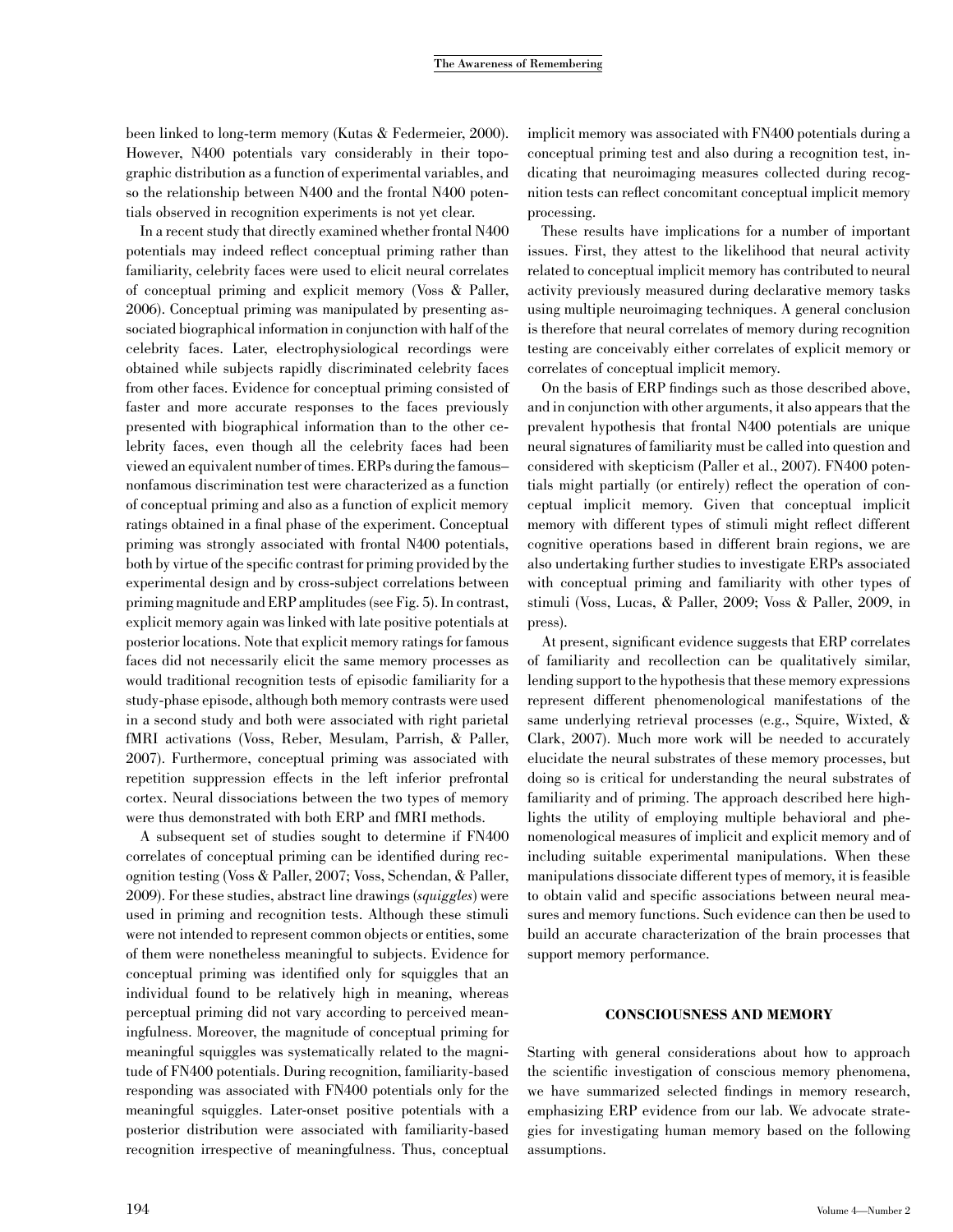

Fig. 5. Neural correlates of conceptual priming. Event-related potentials (ERPs) to famous faces were recorded while subjects discriminated between famous and nonfamous faces. A: ERPs to famous faces that had previously been presented with corresponding biographical information (conceptual priming) are contrasted with ERPs to famous faces previously presented without corresponding information (no conceptual priming). Conceptual priming was expressed behaviorally as faster and more accurate behavioral responses. B: Topographic maps showing the ERP difference between the same two conditions computed for two different time intervals after face onset. Electrode locations are shown on a schematic head viewed from above (the asterisk signifies the locations in Panel A). Frontal differences in the earlier interval (250–500 ms) were interpreted as ERP correlates of conceptual priming. Late positive complex (LPC) differences in the later interval (500–750 ms) were interpreted, in combination with other results, as signals of explicit memory retrieval. C: The magnitude of FN400 differences across individuals (quantified in each subject at the electrode exhibiting the greatest ERP difference) correlated with the magnitude of conceptual priming, whereas the magnitude of LPC differences correlated with the magnitude of explicit memory differences between the same two conditions. Figure adapted from Voss and Paller (2006) and Paller et al. (2007).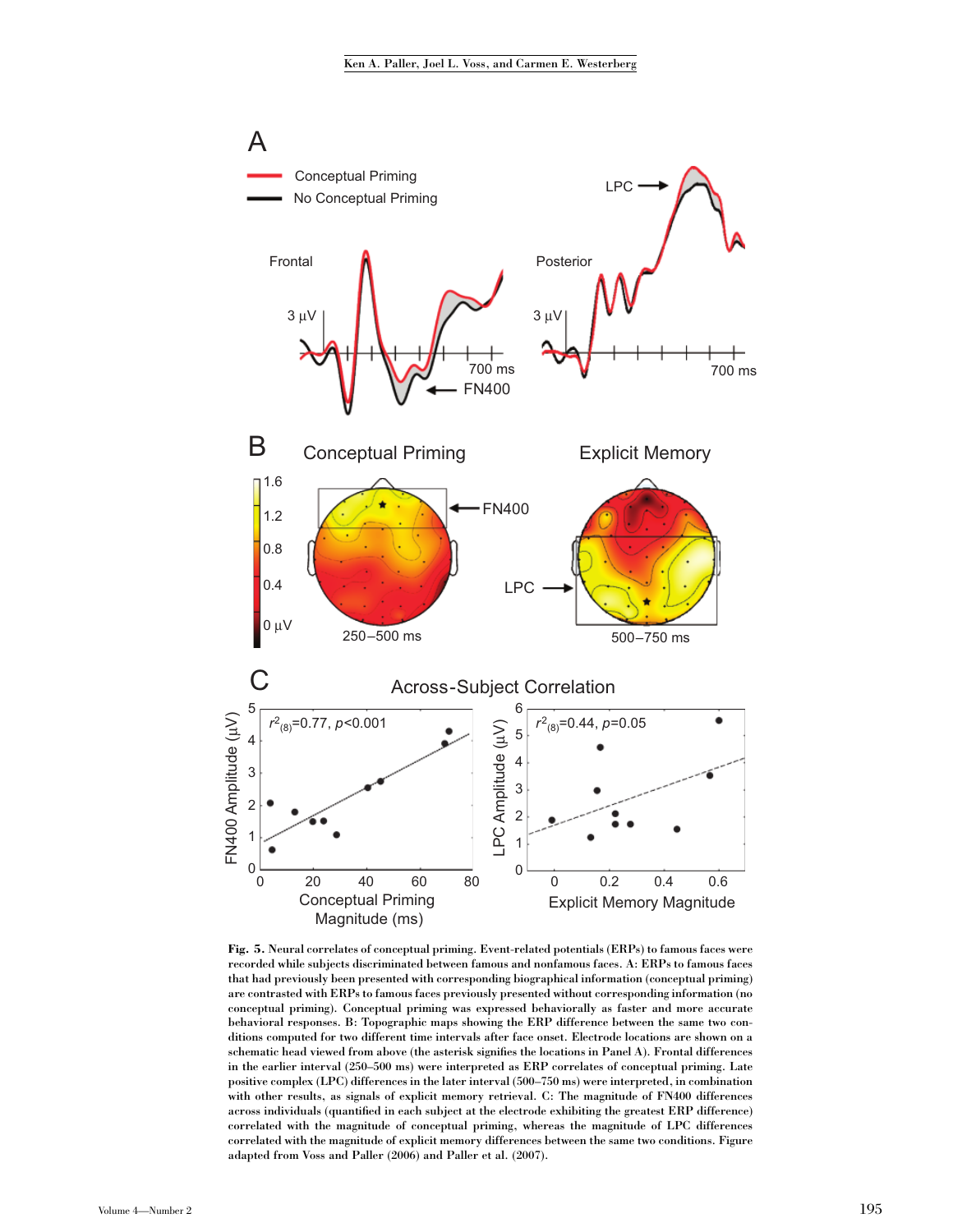- 1. Memory phenomena like recollection should be investigated with sufficient attention given to each of the four critical perspectives (behavioral, neural, cognitive, and subjective) displayed on the pyramid in Figure 1. A comprehensive analysis of such phenomena cannot neglect any of these perspectives, but rather must be devoted to understanding each of them as well as the relationships among them.
- 2. A fruitful avenue for investigating conscious memory phenomena is to contrast them with other memory phenomena that do not entail the same subjective experiences (e.g., perceptual and conceptual priming).
- 3. In studying specific memory phenomena and their neural characteristics, special attention is required to avoid crosscontamination, whereby neurocognitive processing responsible for one type of memory can occur during a paradigm designed to examine another type of memory. Various steps can be taken to minimize the possibility that behavioral and neural measures of one type of memory are not contaminated by another type of memory, and converging approaches can be used to validate such measures.

Notwithstanding the benefits of studying distinct memory functions by characterizing each in isolation, there are also drawbacks. These memory phenomena do not normally occur in a void—we usually engage combinations of multiple memory functions and other cognitive functions. Moreover, many memory phenomena in everyday experience, and even some laboratory memory phenomena, may not fit cleanly within categories such as declarative–nondeclarative, recollection–familiarity, perceptual–conceptual, and so on. Some complex types of associative priming and conditioning seem to have many characteristics in common with declarative memory, and thus are not so straightforwardly categorized. Yet, as argued by Tulving and Schacter, systematic classification of each form of memory is essential to fully understand memory processes and mechanisms, because ''. . . facts discovered about one form of memory need not hold for other forms'' (Tulving & Schacter, 1990, p. 305).

In addition to characterizing each form of memory in isolation, a complete understanding may not be fully realized without considering how these phenomena are related to each other and come to fruition in the context of the larger neurocognitive picture. A multiplicity of distinct memory processes likely contributes to everyday memory behavior.

Our standard mode in science is to isolate one phenomenon for study by holding other factors constant, or by removing the other factors entirely, if possible. By these means, a valid understanding of the one phenomenon in question can be obtained. The scientific enterprise has been very productive in deriving knowledge of the world of external phenomena with this strategy. In analyses of the mind, the same approach has also been very effective. Yet, limitations of these methods should be explicitly acknowledged. It is possible that in some cases we may have mistakenly subdivided phenomena or categorized them in the wrong way, in which case we have failed to ''carve nature at her joints.'' Even when we succeed in finding the appropriate divisions so as to carve exactly at each joint, we may still do violence by this carving. That is, the divisions that allow us to identify and study distinct phenomena can introduce some distortion. It seems that we must zero in and identify the parts to achieve any understanding, but we may neglect aspects of the whole that are out of focus when only analyzing the parts.

Conscious phenomena certainly provide prime examples of the limitations of carving nature at her joints, as we can lose sight of the many factors that come together to produce conscious experience, not just in the individual's brain activity but in social, cultural, and other influences that have accrued through an individual's development and shaped the kinds of thoughts he or she experiences. Although carving is essential, the carving per se introduces distortion—isolating one type of mental event for study may obscure the place of an individual's mental operations in a larger context. However, after taking the pieces apart in our analyses, we can attempt to remedy this situation by putting the parts back together in a way that calls attention to the interdependence among them.

We have argued that consciousness should feature prominently in scientific analyses of declarative memory, such that first-person perspectives remain essential elements of our analyses (echoing the earlier argument by Tulving, 1985). Many concepts in memory research are inexorably tied to consciousness, including the distinction between declarative and nondeclarative memory. Any systematic theory of human memory must thus take consciousness into account. Behavioral descriptions of different memory functions are just a starting point. To go beyond merely acknowledging these different types of memory, further research is needed to clarify each more completely, respecting the four sides of the pyramid.

Beyond the confines of memory research, countless theories about the neural substrates of conscious experience have been proposed. In summarizing some of these theories, Zeman (2002) noted that many of them appeal to a neural dialogue of sorts (e.g., Crick & Koch, 2003; Edelman, 1992; Weiskrantz, 1997; Zeki & Bartels, 1999). This theoretical feature harkens back to the notion of consciousness as a sharing of information with oneself—but in this case among different networks of neurons in one's brain. To connect this notion to theories of memory, it may be that declarative memories can engender the conscious experience of remembering by virtue of the confluence of multiple cortical networks that are inherent in the concept of cross-cortical storage (Paller, 1997). These separate networks, each responsible for a distinct type of information, will each represent separate features of the declarative memory. For an episode experienced years ago, the features might include a particular spatial layout and location, certain visual objects and people present, information from multiple sensory modalities, emotional coloring, connections to events that came before and to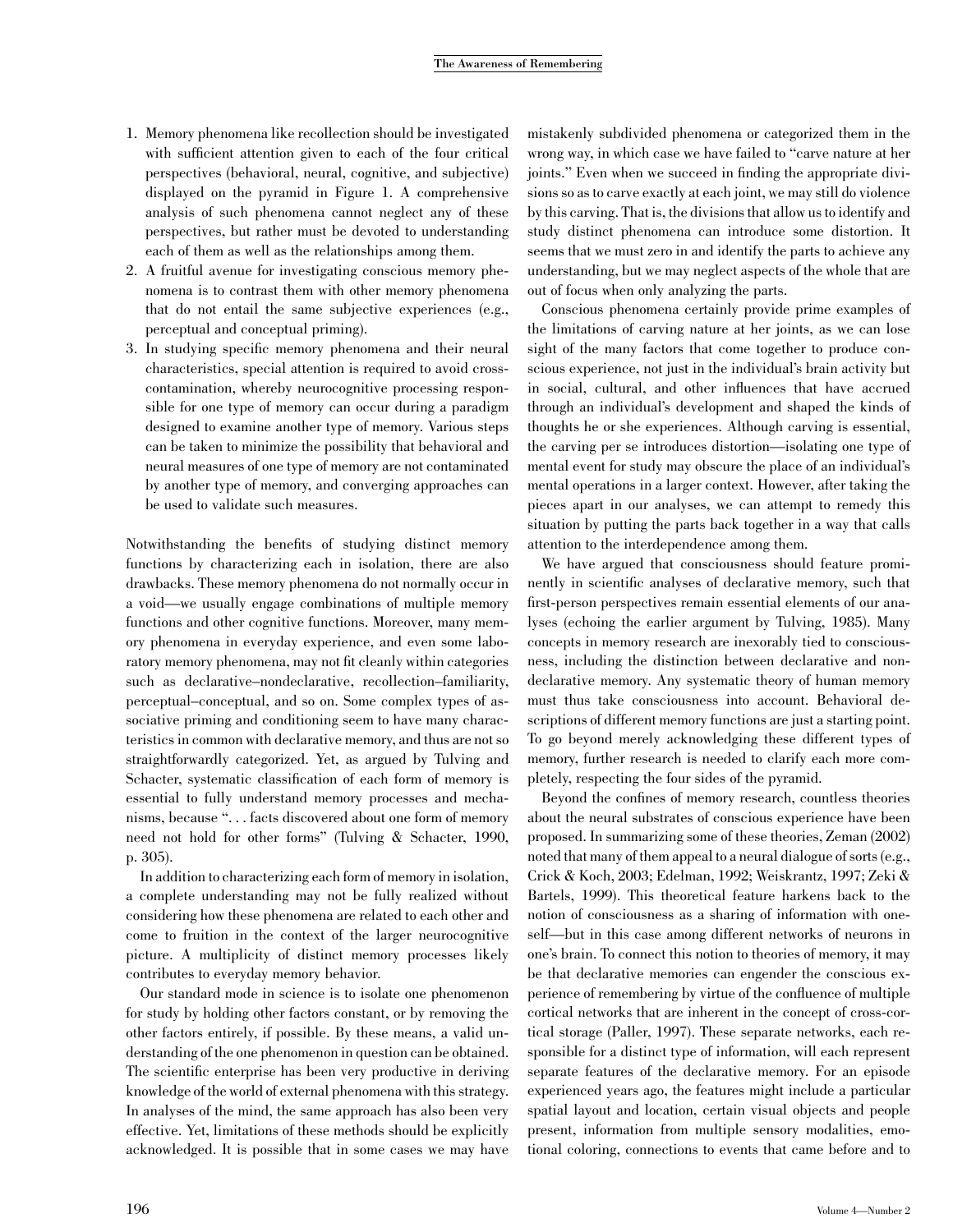related events that followed, and so on. Models of declarative memory generally posit that these distinct features or fragments must become linked together for enduring memory storage to be successful. Retrieval, rehearsal, and consolidation would thus entail synchronous activation across dispersed cortical networks, and this synchronous cross-cortical activity may be of the same type necessary for conscious experience more generally. The possibilities that such networks are linked through thalamocortical interactions, cortico-cortical interactions, and/or gamma-frequency synchrony remain to be clarified.

We still wonder how people can possibly accomplish the extraordinary feat of bringing to mind an event from their past and consciously reexperiencing it in a way that approximates mental time travel. Determining how this is accomplished is a formidable scientific challenge, but many methodologies are currently available to broaden our behavioral, cognitive, neural, and subjective perspectives. Research on this question makes contact with a variety of theories in cognitive neuroscience and psychology, covering topics such as strategic memory search, retrieval evaluation, working memory, metamemory, and attention. We have an extensive empirical base with increasingly elaborate neurocognitive conceptualizations on many fronts. Considering the progress made thus far, there is reason to be optimistic that further exploration will lead to additional advances in our scientific understanding of the first-person experience of remembering.

Acknowledgments—We gratefully acknowledge research support from the National Science Foundation (BCS 0518800) and the National Institutes of Health (R01 NS34639, P30 AG13854, F32 MH073247, T32 NS047987, and T32 AG20506). We also thank the many researchers who contributed to the understanding of memory and consciousness in the past and thus supported the ideas presented here. Portions of this article also appear in Paller, Voss, and Westerberg (in press).

#### REFERENCES

- Anderson, N.D., Ebert, P.L., Jennings, J.M., Grady, C.L., Cabeza, R., & Graham, S.J. (2008). Recollection- and familiarity-based memory in healthy aging and amnestic mild cognitive impairment. Neuropsychology, 22, 177–187.
- Baddeley, A., Vargha-Khadem, F., & Mishkin, M. (2001). Preserved recognition in a case of developmental amnesia: Implications for the acquisition of semantic memory? Journal of Cognitive Neuroscience, 13, 357–369.
- Bowles, B., Crupi, C., Mirsattari, S.M., Pigott, S.E., Parrent, A.G., Pruessner, J.C., et al. (2007). Impaired familiarity with preserved recollection after anterior temporal-lobe resection that spares the hippocampus. Proceedings of the National Academy of Sciences, USA, 104, 16382–16387.
- Churchland, P.M. (1995). The engine of reason, the seat of the soul. Cambridge, MA: MIT Press.
- Claparede`, E. (1951). Recognition and ''me-ness.'' In D. Rapaport (Ed.), Organization and pathology of thought (pp. 58–75). New

York: Columbia University Press. (Reprinted from Archives de Psychologie, 1911, 11, 79–90.)

- Crick, F., & Koch, C. (2003). A framework for consciousness. Nature Neuroscience, 6, 119–126.
- Curran, T. (2004). Effects of attention and confidence on the hypothesized ERP correlates of recollection and familiarity. Neuropsychologia, 42, 1088–1106.
- Curran, T., DeBuse, C., Woroch, B., & Hirshman, E. (2006). Combined pharmacological and electrophysiological dissociation of familiarity and recollection. Journal of Neuroscience, 26, 1979–1985.
- Curran, T., Tepe, K.L., & Piatt, C. (2006). ERP explorations of dual processes in recognition memory. In H.D. Zimmer, A. Mecklinger, & U. Lindenberger (Eds.), Binding in human memory: A neurocognitive approach (pp. 467–492). Oxford, United Kingdom: Oxford University Press.
- Dreyfus, G. (2009). Selfless subjectivity: A middle-way approach to consciousness. Unpublished manuscript.
- Düzel, E., Yonelinas, A.P., Mangun, G.R., Heinze, H.-J., & Tulving, E. (1997). Event-related potential correlates of two states of conscious awareness in memory. Proceedings of the National Academy of Sciences, USA, 94, 5973–5978.
- Edelman, G.M. (1992). Bright air, brilliant fire: On the matter of the mind. New York: Basic Books.
- Eichenbaum, H., & Cohen, N.J. (2001). From conditioning to conscious recollection: Memory systems of the brain. Oxford, United Kingdom: Oxford University Press.
- Farber, I., & Churchland, P.S. (1995). Consciousness and the neurosciences: Philosophical and theoretical issues. In M.S. Gazzaniga (Ed.), The cognitive neurosciences (pp. 1295–1306). Cambridge, MA: MIT Press.
- Flanagan, O. (1992). Consciousness reconsidered. Cambridge, MA: MIT Press.
- Friedman, D., & Johnson, R. (2000). Event-related potential (ERP) studies of memory encoding and retrieval: A selective review. Microscopy Research and Technique, 51, 6–28.
- Gabrieli, J.D. (1998). Cognitive neuroscience of human memory. Annual Review of Psychology, 49, 87–115.
- Gardiner, J.M. (2001). Episodic memory and autonoetic consciousness: A first-person approach. Philosophical Transactions of the Royal Society London, Series B, 356, 1351–1361.
- Gonsalves, B., & Paller, K.A. (2000). Brain potentials associated with recollective processing of spoken words. Memory & Cognition, 28, 321–330.
- Greene, A.J., Gross, W.L., Elsinger, C.L., & Rao, S.M. (2007). Hippocampal differentiation without recognition: An fMRI analysis of the contextual cueing task. Learning & Memory, 14, 548–553.
- Gyatso, J. (1992). In the mirror of memory: Reflections on mindfulness and remembrance in Indian and Tibetan Buddhism. Albany: State University of New York Press.
- Halgren, E., & Smith, M.E. (1987). Cognitive evoked potentials as modulatory processes in human memory formation and retrieval. Human Neurobiology, 6, 129–139.
- Holdstock, J.S., Mayes, A.R., Roberts, N., Cezayirli, E., Isaac, C.L., O'Reilly, R.C., & Norman, K.A. (2002). Under what conditions is recognition spared relative to recall after selective hippocampal damage in humans? Hippocampus, 12, 341–351.
- Irish, M., Lawlor, B.A., O'Mara, S.M., & Coen, R.F. (2008). Assessment of behavioural markers of autonoetic consciousness during episodic autobiographical memory retrieval: A preliminary analysis. Behavioural Neurology, 19, 3–6.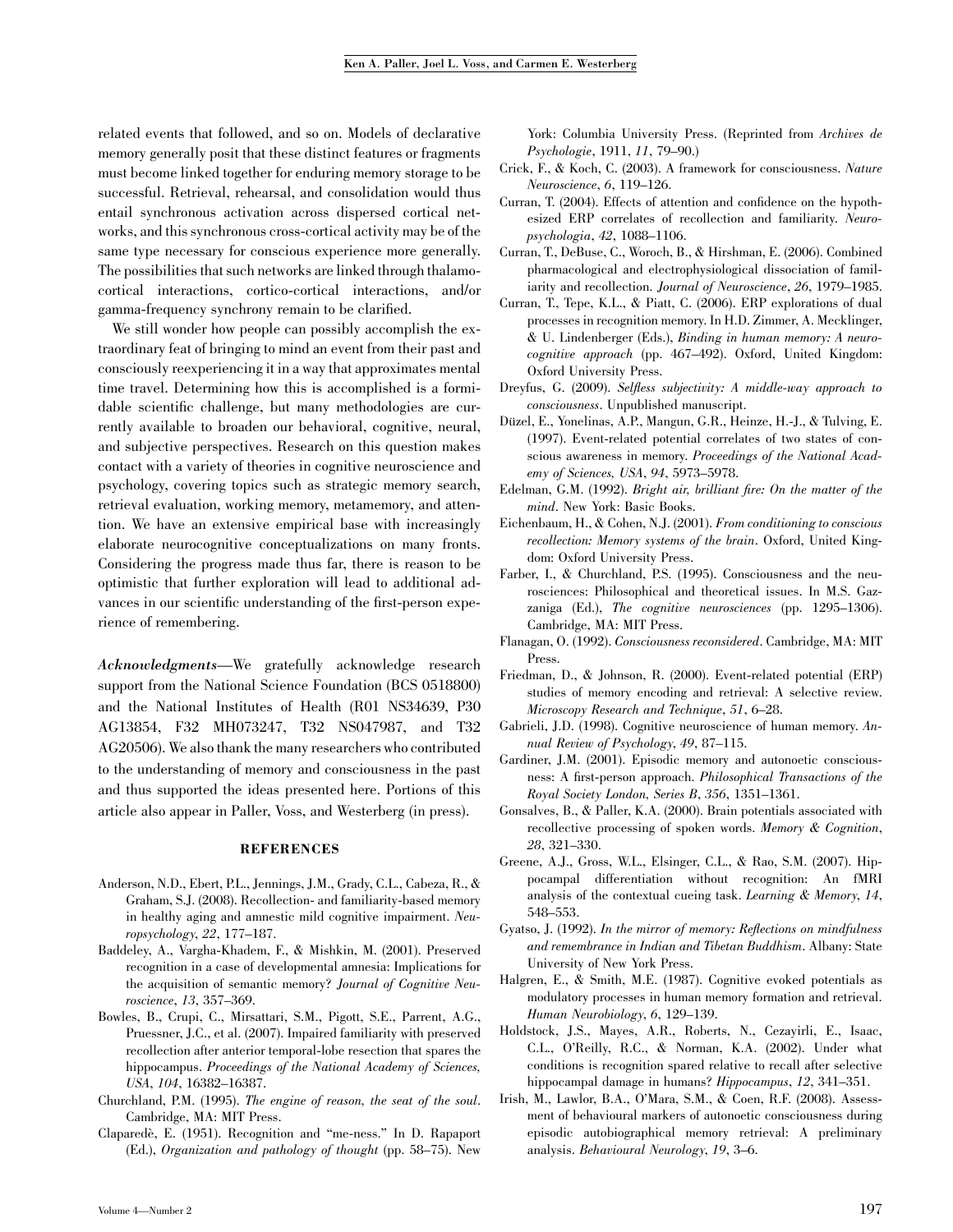- James, W. (1904). Does ''consciousness'' exist? Journal of Philosophy, Psychology, and Scientific Methods, 1, 477–491.
- Johnson, R., Pfefferbaum, A., & Kopell, B.S. (1985). P300 and longterm memory: Latency predicts recognition performance. Psychophysiology, 22, 497–507.
- Kihlstrom, J.H. (1995). Memory and consciousness: An appreciation of Claparedè and recognition et moiitè. Consciousness & Cognition, 4, 379–386.
- Kutas, M., & Federmeier, K.D. (2000). Electrophysiology reveals semantic memory use in language comprehension. Trends in Cognitive Sciences, 4, 463–470.
- Lamme, V.A.F. (2006). Towards a true neural stance on consciousness. Trends in Cognitive Sciences, 10, 494–501.
- Linden, D.E. (2005). The P300: Where in the brain is it produced and what does it tell us? Neuroscientist, 11, 563–576.
- Mandler, G. (1980). Recognizing: The judgment of previous occurrence. Psychological Review, 87, 252–271.
- Mayes, A., Montaldi, D., & Migo, E. (2007). Associative memory and the medial temporal lobes. Trends in Cognitive Sciences, 11, 126–135.
- Moscovitch, M. (2000). Theories of memory and consciousness. In E. Tulving & F.I.M. Craik (Eds.), The Oxford handbook of memory (pp. 609–625). Oxford, United Kingdom: Oxford University Press.
- Olichney, J.M., Iragui, V.J., Salmon, D.P., Riggins, B.R., Morris, S.K., & Kutas, M. (2006). Absent event-related potential (ERP) word repetition effects in mild Alzheimer's disease. Clinical Neurophysiology, 117, 1319–1330.
- Olichney, J.M., Taylor, J.R., Gatherwright, J., Salmon, D.P., Bressler, A.J., Kutas, M., & Iragui-Madoz, V.J. (2008). Patients with MCI and N400 or P600 abnormalities are at very high risk for conversion to dementia. Neurology, 70, 1763–1770.
- Olichney, J.M., Van Petten, C., Paller, K.A., Salmon, D.P., Iragui, V.J., & Kutas, M. (2000). Word repetition in amnesia: Electrophysiological measures of impaired and spared memory. Brain, 123, 1948–1963.
- Paller, K.A. (1997). Consolidating dispersed neocortical memories: The missing link in amnesia. Memory, 5, 73–88.
- Paller, K.A. (2002). Cross-cortical consolidation as the core defect in amnesia: Prospects for hypothesis-testing with neuropsychology and neuroimaging. In L.R. Squire & D.L. Schacter (Eds.), The neuropsychology of memory (3rd ed., pp. 73–87). New York: Guilford.
- Paller, K.A., Bozic, V.S., Ranganath, C., Grabowecky, M., & Yamada, S. (1999). Brain waves following remembered faces index conscious recollection. Cognitive Brain Research, 7, 519–531.
- Paller, K.A., Hutson, C.A., Miller, B.B., & Boehm, S.G. (2003). Neural manifestations of memory with and without awareness. Neuron, 38, 507–516.
- Paller, K.A., & Kutas, M. (1992). Brain potentials during memory retrieval provide neurophysiological support for the distinction between conscious recollection and priming. Journal of Cognitive Neuroscience, 4, 375–391.
- Paller, K.A., Kutas, M., & McIsaac, H.K. (1995). Monitoring conscious recollection via the electrical activity of the brain. Psychological Science, 6, 107–111.
- Paller, K.A., Voss, J.L., & Boehm, S.G. (2007). Validating neural correlates of familiarity. Trends in Cognitive Sciences, 11, 243–250.
- Paller, K.A., Voss, J.L., & Westerberg, CE. (in press) Memory and the awareness of remembering. In F. Rösler, C. Ranganath, B. Röder, & R.H. Kluwe (Eds.), Neuroimaging of human memory. Oxford, United Kingdom: Oxford University Press.
- Poldrack, R.A., Desmond, J.E., Glover, G.H., & Gabrieli, J.D. (1998). The neural basis of visual skill learning: An fMRI study of mirror reading. Cerebral Cortex, 8, 1–10.
- Reber, P.J., Gitelman, D.R., Parrish, T.B., & Mesulam, M.-M. (2003). Dissociating explicit and implicit category knowledge with fMRI. Journal of Cognitive Neuroscience, 15, 574–583.
- Rugg, M.D. (1990). Event-related brain potentials and recognition memory for low- and high-frequency words. Memory & Cognition, 18, 367–379.
- Rugg, M.D., & Curran, T. (2007). Event-related potentials and recognition memory. Trends in Cognitive Sciences, 11, 251–257.
- Rugg, M.D., Mark, R.E., Walla, P., Schloerscheidt, A.M., Birch, C.S., & Allan, K. (1998). Dissociation of the neural correlates of implicit and explicit memory. Nature, 392, 595–598.
- Rugg, M.D., & Nagy, M.E. (1989). Event-related potentials and recognition memory for words. Electroencepholography and Clinical Neurophysiology, 72, 395–406.
- Schacter, D.L. (1987). Implicit memory: History and current status. Journal of Experimental Psychology: Learning, Memory, and Cognition, 13, 501–518.
- Schacter, D.L. (1989). On the relation between memory and consciousness: Dissociable interactions and conscious experience. In H.L. Roediger III & F.I.M. Craik (Eds.), Varieties of memory and consciousness: Essays in honour of Endel Tulving (pp. 355– 389). Hillsdale, NJ: Erlbaum.
- Schacter, D.L. (1996). Searching for memory: The brain, the mind, and the past. New York: Basic Books.
- Schacter, D.L., & Buckner, R.L. (1998). Priming and the brain. Neuron, 20, 185–195.
- Schott, B., Richardson-Klavehn, A., Heinze, H.J., & Düzel, E. (2002). Perceptual priming versus explicit memory: Dissociable neural correlates at encoding. Journal of Cognitive Neuroscience, 14, 578–592.
- Schott, B.H., Richardson-Klavehn, A., Henson, R.N., Becker, C., Heinze, H.J., & Düzel, E. (2006). Neuroanatomical dissociation of encoding processes related to priming and explicit memory. Journal of Neuroscience, 26, 792–800.
- Senkfor, A.J., & Van Petten C, . (1998). Who said what? An eventrelated potential investigation of source and item memory. Journal of Experimental Psychology: Learning, Memory, and Cognition, 24, 1005–1025.
- Shimamura, A.P. (2002). Relational binding theory and the role of consolidation in memory retrieval. In L.R. Squire & D.L. Schacter (Eds.), Neuropsychology of memory (3rd ed., pp. 61-72). New York: Guilford.
- Smith, M.E. (1993). Neurophysiological manifestations of recollective experience during recognition memory judgments. Journal of Cognitive Neuroscience, 5, 1–13.
- Smith, M.E., & Halgren, E. (1989). Dissociation of recognition memory components following temporal lobe lesions. Journal of Experimental Psychology: Learning, Memory, and Cognition, 15, 50–60.
- Squire, L.R. (1987). Memory and brain. Oxford, United Kingdom: Oxford University Press.
- Squire, L.R., Wixted, J.T., & Clark, R.E. (2007). Recognition memory and the medial temporal lobe: A new perspective. Nature Reviews Neuroscience, 8, 872–883.
- Trott, C.T., Friedman, D., Ritter, W., Fabiani, M., & Snodgrass, J.G. (1999). Episodic memory and priming for temporal source: Event-related potentials reveal age-related differences in prefrontal functioning. Psychology of Aging, 14, 390–413.